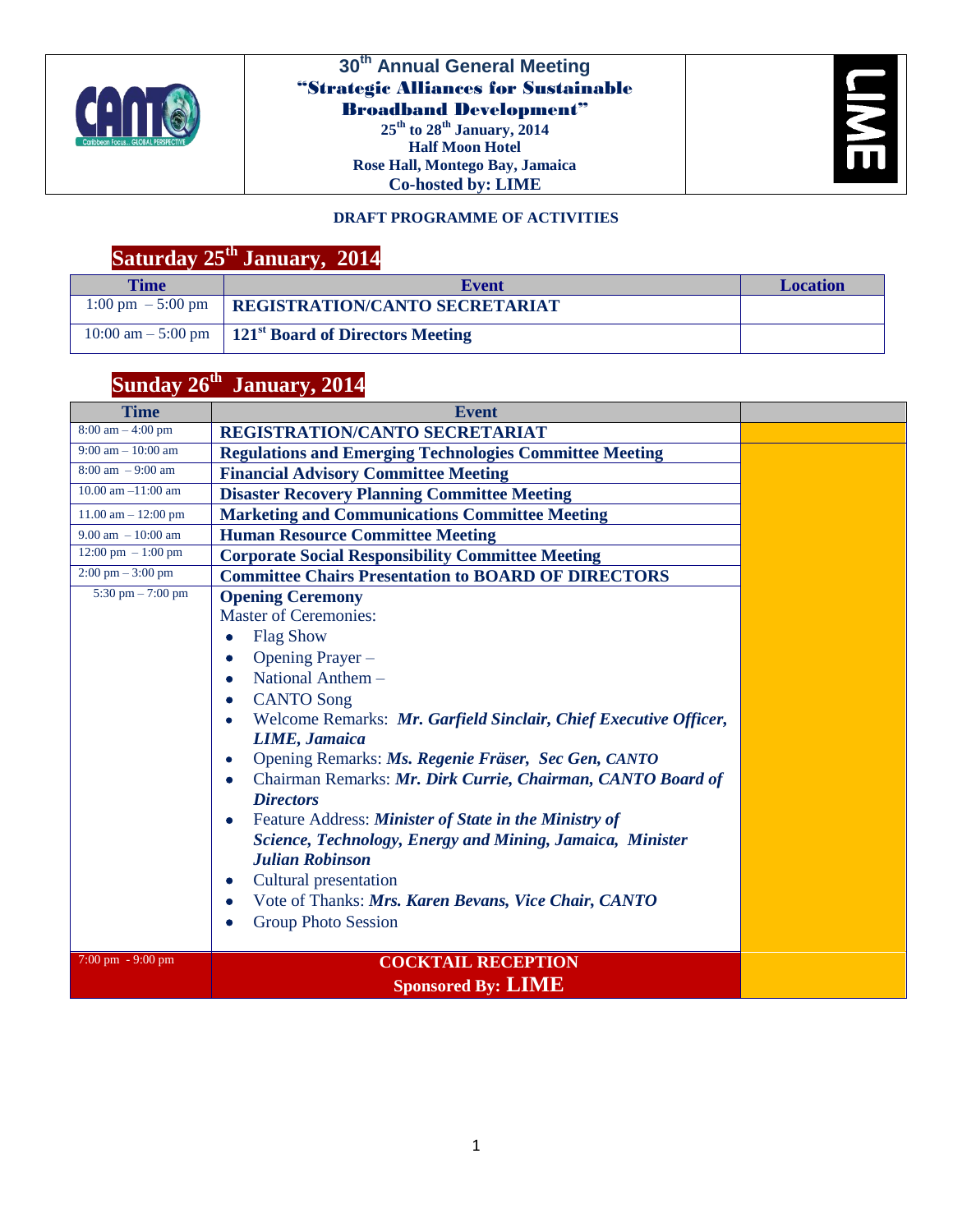## **Monday 27th January, 2014**

| <b>Time</b>                            | <b>Event</b>                                                             | <b>Location</b> |
|----------------------------------------|--------------------------------------------------------------------------|-----------------|
| $9:00$ am $-9:05$ am                   | <b>Annual General Meeting Proceedings</b>                                |                 |
|                                        | 30 <sup>th</sup> Annual General Meeting Opening                          |                 |
|                                        | Mr. Dirk Currie, CANTO Chairman                                          |                 |
| $9:05$ am $-9:10$ am                   | Confirmation of Minutes of the 29 <sup>th</sup> AGM                      |                 |
| $9:10am - 9:20am$                      | Matters Arising from the 29 <sup>th</sup> AGM Minutes                    |                 |
| $9:20$ am $-9:50$ am                   | <b>Presentation of Committee Reports</b>                                 |                 |
|                                        | <b>Disaster Recovery Planning</b> - Mr. Angus Steele                     |                 |
|                                        | Financial Advisory - Mrs. Helma Etnel                                    |                 |
|                                        | <b>Marketing and Communications - Mr. Julian Wilkins</b>                 | Exh             |
|                                        | Human Resources - Mr. Linus Rogers                                       |                 |
|                                        | <b>Regulations and Emerging Technologies</b> - Mrs. Melesia Sutherland - |                 |
|                                        | Campbell                                                                 |                 |
|                                        | <b>Corporate Social Responsibility</b> $-Mr$ . Julian Wilkins            |                 |
| $9:50$ am $-10:00$ am                  | <b>Secretariat Report 2013</b>                                           |                 |
|                                        |                                                                          |                 |
| $10:00$ am $- 10:15$ am                | Ms. Regenie Fräser, Secretary General, CANTO                             | b               |
|                                        | <b>Presentation of CANTO IDB Broadband Infrastructure Inventory</b>      |                 |
|                                        | and Public Awareness in the Caribbean (BIIPAC) Project                   |                 |
| $10:15$ am $- 10:30$ am                | Ms. Ayanna Samuels, BIIPAC Regional Coordinator                          |                 |
|                                        | <b>COFFEE BREAK</b>                                                      | i tio           |
| 10:30 am $-$ 10:40 am                  | <b>Chairman's Report 2013</b>                                            |                 |
|                                        | Mr. Dirk Currie, CANTO Chairman                                          |                 |
| 10:40 am $-$ 10:50 am                  | <b>Presentation of Audited Financial Statements for the year ended</b>   |                 |
|                                        | 2012/2013:                                                               |                 |
|                                        | Mr. Davidson Charles                                                     |                 |
|                                        | <b>Treasurer, Board of Directors</b>                                     |                 |
| $10:50$ am $- 11:00$ am                | <b>Resolution to Adopt the Audited Financial Statements for the year</b> |                 |
|                                        | ended 2012/2013                                                          |                 |
|                                        | Mr. Jimmy Rodrigues,                                                     |                 |
|                                        | Finance and Administration Manager, CANTO                                |                 |
| $11:00$ am $-11:10$ am                 | <b>Resolution to Appoint Auditors 2013/2014</b>                          |                 |
|                                        | Mr. Davidson Charles                                                     |                 |
|                                        | Treasurer, Board of Directors                                            |                 |
| $11:10$ am $- 11:30$ am                | Presentation of the 2013/2014 Budget                                     |                 |
|                                        | Mr. Davidson Charles                                                     |                 |
|                                        | Treasurer, Board of Directors                                            |                 |
| 11:30 am $- 12:00$ pm                  | <b>Election of Officers</b>                                              |                 |
|                                        |                                                                          |                 |
| $12:00 - 1:00$ pm                      | <b>LUNCH</b>                                                             | w<br>ing        |
|                                        |                                                                          |                 |
| $1:00 \text{ pm} - 3:00 \text{ pm}$    | <b>Technology Trends and its Impact on Caribbean Operators</b>           |                 |
|                                        | <b>Keynote: Technology Trends: Implications for Telecom</b>              |                 |
|                                        | Networks and Business Models - Andrés Amaz,                              |                 |
|                                        | Executive Director of Advanced Technology Policy, Cisco                  |                 |
|                                        | Owen Field, Illuminat<br>$\bullet$                                       |                 |
|                                        | <b>Walton Press</b>                                                      |                 |
| $3:00 \text{ pm} - 3:15:00 \text{ pm}$ | <b>COFFEE BREAK</b>                                                      |                 |
|                                        |                                                                          |                 |
| $3:15$ pm $- 5:00$ pm                  | <b>Financing Broadband Infrastructure in the Caribbean</b>               |                 |
|                                        | <b>Dialogue on opportunities for Financing Broadband Infrastructure</b>  |                 |
|                                        |                                                                          |                 |